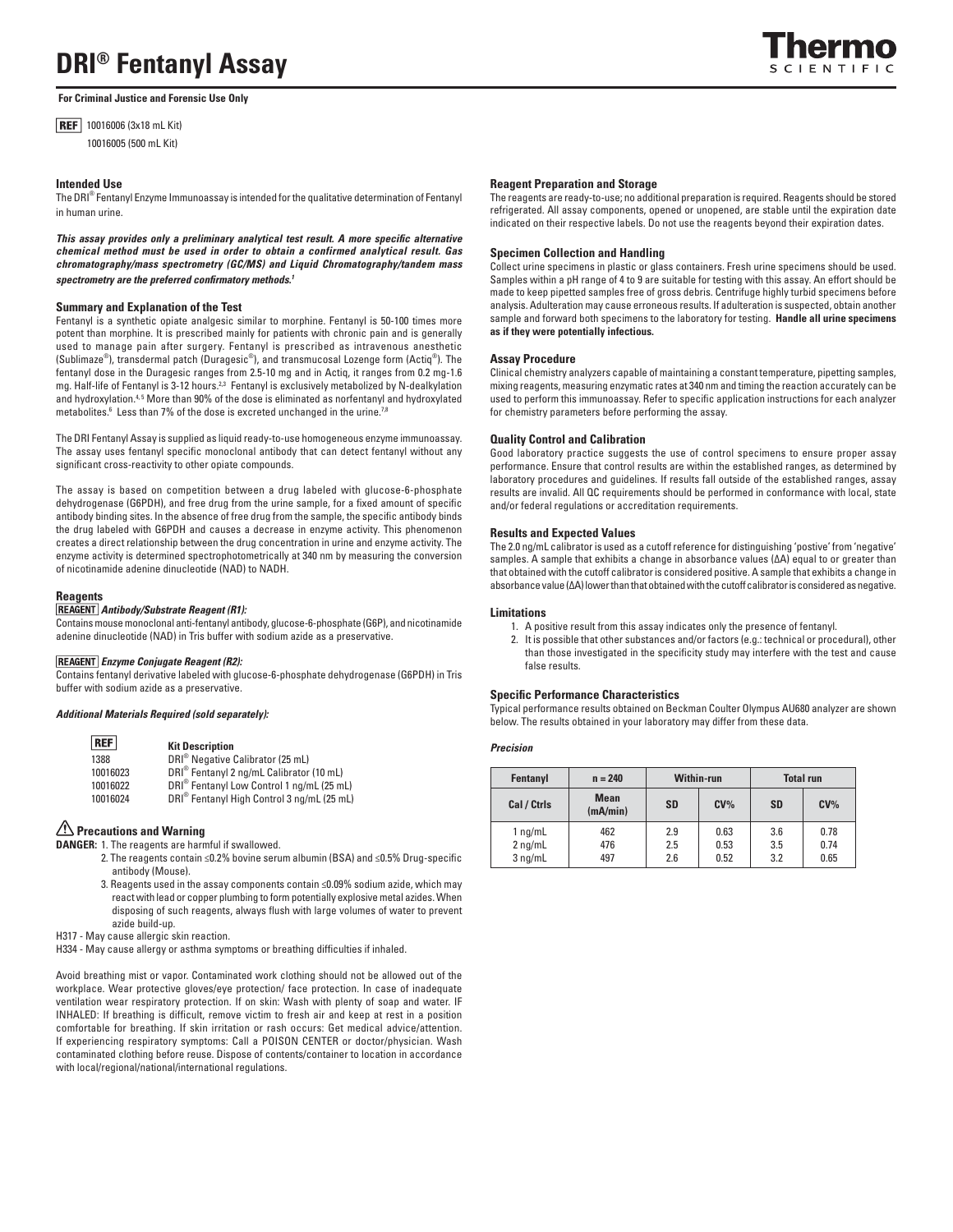# *Interference*

Endogenous and exogenous substances were tested for potential interference in the DRI Fentanyl Assay. No interference was observed in urine samples containing the compounds up to the concentrations listed below. Urine sample pH levels from 4 – 9 were also studied for possible interference.

| Compound              | <b>Concentration</b><br>(mg/dL) |
|-----------------------|---------------------------------|
| Acetaminophen         | 10                              |
| Acetone               | 500                             |
| Acetyl Salicylic Acid | 10                              |
| Ascorbic acid         | 150                             |
| Caffeine              | 10                              |
| Creatinine            | 400                             |
| Ethanol               | 1000                            |
| Galactose             | 5                               |
| Glucose               | 1000                            |
| Hemoglobin            | 150                             |
| Human Serum Albumin   | 200                             |
| Ibuprofen             | 10                              |
| Oxalic Acid           | 50                              |
| Riboflavin            | 3                               |
| Sodium chloride       | 400                             |
| Urea                  | 1000                            |
| рH                    | $4 - 9$                         |

## *Specifi city*

The specificity of the assay was evaluated by testing various fentanyl analogs, major metabolite norfentanyl and various other opiate compounds (natural and synthetic). All compounds listed below produced negative result at the concentration tested.

| <b>Cross Reactants</b>       | <b>Tested Concentration</b><br>(nq/mL) |  |
|------------------------------|----------------------------------------|--|
| 6-Acetyl morphine            | 50,000                                 |  |
| Alfentanil                   | 10,000                                 |  |
| Buprenorphine                | 100,000                                |  |
| Buprenorphine glucuronide    | 100,000                                |  |
| Codeine                      | 100,000                                |  |
| <b>Despropionyl Fentanyl</b> | 100                                    |  |
| Dihydrocodeine               | 200,000                                |  |
| <b>EDDP</b>                  | 50,000                                 |  |
| Heroin                       | 50,000                                 |  |
| Hydrocodone                  | 100,000                                |  |
| Hydromorphone                | 100,000                                |  |
| Methadone                    | 300,000                                |  |
| Levorphanol                  | 20,000                                 |  |
| Meperidine                   | 100,000                                |  |
| Morphine                     | 200,000                                |  |
| Morphine-3-Glucuronide       | 500,000                                |  |
| Norbuprenorphine             | 50,000                                 |  |
| Naloxone                     | 25,000                                 |  |
| Naltrexone                   | 25,000                                 |  |
| Norfentanyl                  | 10,000                                 |  |
| Norcodeine                   | 100,000                                |  |
| Normeperidine                | 50,000                                 |  |
| Normorphine                  | 100,000                                |  |
| Oxycodone                    | 200,000                                |  |

| <b>Cross Reactants</b>   | <b>Tested Concentration</b><br>(ng/mL) |
|--------------------------|----------------------------------------|
| Oxymorphone              | 500,000                                |
| Sufentanil               | 100                                    |
| Tapentadol               | 50,000                                 |
| Tapentadol-O-Glucuronide | 50,000                                 |
| Tilidine                 | 50,000                                 |
| Tramadol                 | 100,000                                |
| Tramadol-O-Desmethyl     | 100,000                                |
| Tramadol-N-Desmethyl     | 100,000                                |

Various compounds that are concomitantly used and are structurally related or unreleated to Fentanyl were tested for their protential interference in the assay. All the compounds listed below producted a negative result at the concentrations tested.

| <b>Non-Critical cross reactants</b>       | <b>Tested Concentration</b><br>(ng/mL) |  |
|-------------------------------------------|----------------------------------------|--|
| Acetaminophen                             | 500,000                                |  |
| Acetylsalicyclic acid                     | 500,000                                |  |
| Amitryptiline                             | 25,000                                 |  |
| Amoxicillin                               | 100,000                                |  |
| Amphetamine                               | 1,000,000                              |  |
| Aripiprazole                              | 500                                    |  |
| Benzoylecgonine                           | 1,000,000                              |  |
| Caffeine                                  | 100,000                                |  |
| Carbamazepine                             | 500,000                                |  |
| Cetrizine                                 | 50,000                                 |  |
| Chlorpromazine                            | 100,000                                |  |
| Clomipramine                              | 25,000                                 |  |
| Cimetidine                                | 500,000                                |  |
| Dehydroaripiprazole                       | 500                                    |  |
| Desipramine                               | 50,000                                 |  |
| Dextromethorphan                          | 200,000                                |  |
| Diphenhydramine                           | 10,000                                 |  |
| <b>Doxepine</b>                           | 50,000                                 |  |
| Doxylamine                                | 100,000                                |  |
| Ephedrine                                 | 250,000                                |  |
| Gabapentin                                | 100,000                                |  |
| Hydroxyzine                               | 25,000                                 |  |
| Loratidine                                | 50,000                                 |  |
| Fexofenadine                              | 50,000                                 |  |
| Fluoxethine                               | 100,000                                |  |
| Fluphenazine                              | 25,000                                 |  |
| Ibuprofen                                 | 500,000                                |  |
| Imipramine                                | 40,000                                 |  |
| Maprotiline                               | 500,000                                |  |
| Metronidazole                             | 200,000                                |  |
| Meta-Chlorophenyl piperazine              | 100,000                                |  |
| 3,4 Methylenedioxy pyrovalerone<br>(MDPV) | 100,000                                |  |
| Mirtazapine                               | 50,000                                 |  |
| Nalbuphine                                | 500,000                                |  |
| Naproxen                                  | 25,000                                 |  |
| Nortriptyline                             | 100,000                                |  |
| Norfenfluramine                           | 10,000                                 |  |
| Oxazepam                                  | 100,000                                |  |